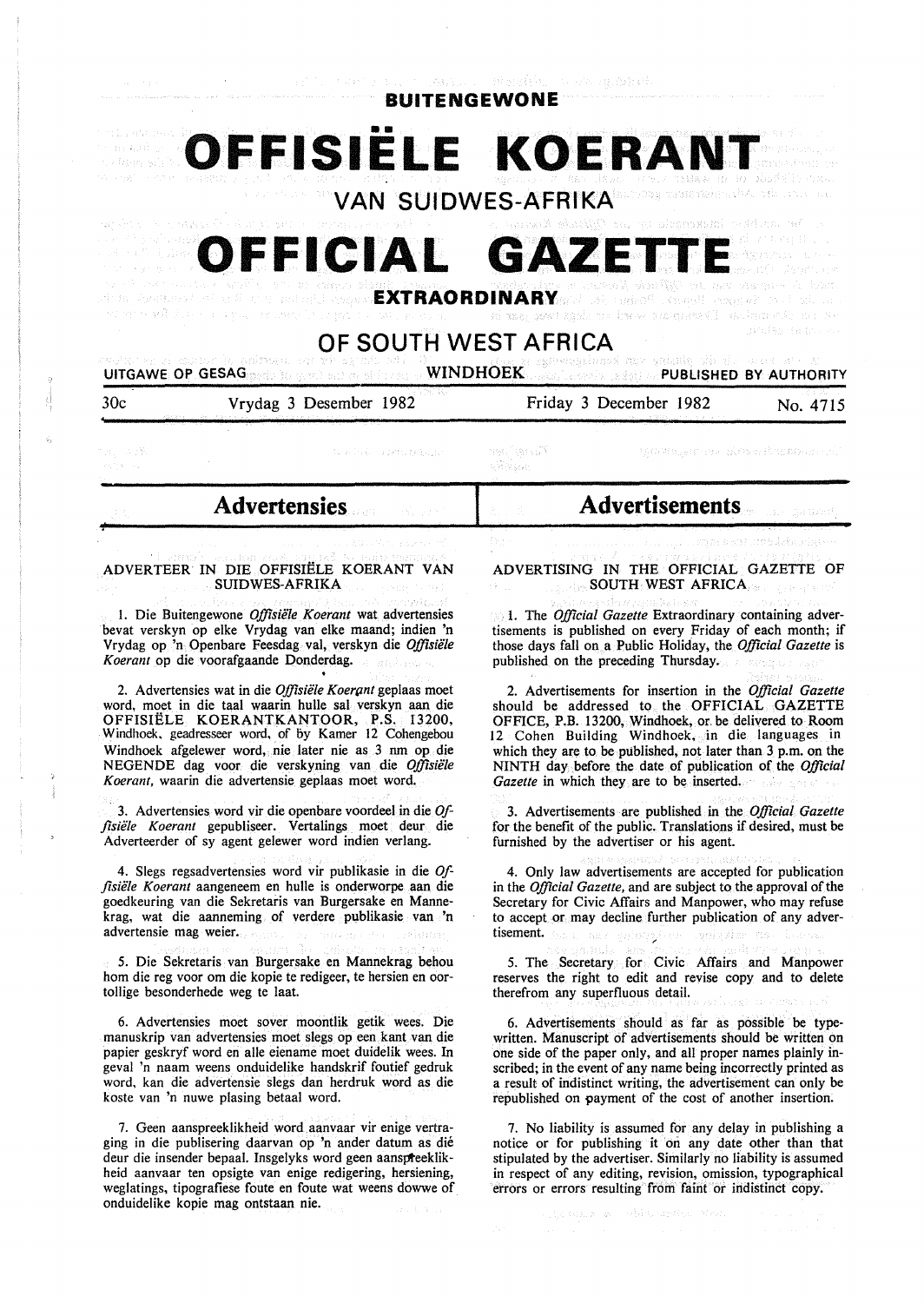8. Die insender word aanspreeklik gehou vir enige skadevergoeding en koste wat voortvloei uit enige aksie wat weens die publisering, betsy met of sonder enige weglating, foute, onduidelikhede of in watter vorm ookal, van 'n kennisgewing teen die Administrateur-generaal ingestel word.

9. Die jaarlikse intekengeld op die *Offisiele Koerant* is Rl2,50 posvry in hierdie Gebied en die Republiek van Suid-Afrika, verkrygbaar by die here Swapers Beperk, Posbus *56,*  Windhoek. Oorsese intekenaars moet posgeld vooruitbetaal. Enkel eksemplare van die *Offisiele Koerant* is verkrygbaar van die here Swapers Beperk, Posbus 56, Windhoek, teen 30c per eksemplaar. Eksemplare word vir slegs twee jaar in voorraad gehou.

10. Die koste vir die plasing van kennisgewings is soos volg en is betaalbaar by wyse van tjeks, wissels, pos- of geldorders:

#### LYS VAN VASTE TARIEWE

ł.

8. The advertiser will be held liable for all compensation and costs arising from any action which may be instituted against the Administrator-General as a result of the publication of a notice with or without any omission, errors, lack of clarity or in any form whatsoever.

9. The subscription for the *Official Gazette* is RI2,50 per annum, post free in this Territory and the Republic of South Africa, obtainable from Messrs. Swapers Limited, P.O. Box 56, Windhoek. Postage must be prepaid by overseas subscribers. Single copies of the *Official Gazette* may be obtained from Swapers Limited, P.O. Box 56, Windhoek. at the price of 30c per copy. Copies are kept in stock for only two years.

10. The charge for the insertion of notices is as follows and is payable in the form of cheques, bills, postal or money orders:

#### LIST OF FIXED TARIFF RATES

| Gestandaardiseerde kennisgewings                                                                                                                                                                                                                                                                                               | Tarief per<br>plasing<br>R                    | Standardised notices                                                                                                                                                                                                                                                                                    | Rate per<br>insertion<br>R                    |
|--------------------------------------------------------------------------------------------------------------------------------------------------------------------------------------------------------------------------------------------------------------------------------------------------------------------------------|-----------------------------------------------|---------------------------------------------------------------------------------------------------------------------------------------------------------------------------------------------------------------------------------------------------------------------------------------------------------|-----------------------------------------------|
| Boedelwettekennisgewings: Vorms J.<br>187, 193, 197, 295, 297, 517 en 519<br>Derdeparty assuransie eise om skadevergoeding<br>Insolvensiewet en<br>maatskappywettekennisge-<br>Divide a compart of the set of the sound                                                                                                        | R3,25<br>6,00<br>5,00<br>2,00<br>2,50<br>4,00 | Administration of Estates Acts notices: Forms J.<br>187, 193, 197, 295, 297, 517 and 519<br>Third party insurance claims for compensation<br>Insolvency Act and Company Acts notices: J. 28,<br>母親のこの見解しない バード 混合力的に                                                                                    | R3,25<br>6,00<br>5,00<br>2.00<br>2.50<br>4.00 |
| L.W. $\rightarrow$ Vorms 2 en 6 $\rightarrow$ bykomstige verkla-<br>rings volgens woordetaltabel, toegevoeg tot die<br>basiese tarief.<br>Steatun transmitte                                                                                                                                                                   |                                               | $N.B.$ — Forms 2 and 6 — additional statements<br>according to word count table, added to the<br>basic tariff.<br>and Devilley at application and prog                                                                                                                                                  |                                               |
| Naamsverandering (vier plasings)<br>Naturalisasiekennisgewings (insluitende 'n her-<br>Onopgeëiste geld $-$ slegs in die buitengewone Of-<br>fisiële Koerant, sluitingsdatum 15 Januarie (per in-<br>skrywing van "naam, adres en bedrag")<br>Slumopruimingshofkennisgewings, per perseel<br>Verlore lewensversekeringspolisse | 25,00<br>2,00<br>0,80<br>5,00<br>4,00<br>2,00 | Change of name (four insertions)<br>Naturalisation notices (including a reprint for the<br>Unclaimed moneys $-$ only in the extraordinary<br>Official Gazette, closing date 15 January (per entry<br>of "name, address and amount")<br>Slum Clearance Court notices, per premises<br>から出して わいて コードメントコー | 25,00<br>2,00<br>0,80<br>5,00<br>4,00<br>2,00 |
| Nie gestandaardiseerde kennisgewings<br>マード、大量のも投影的な はゆ やかしてばし                                                                                                                                                                                                                                                                 |                                               | Non standardised notices                                                                                                                                                                                                                                                                                |                                               |
| Maatskappykennisgewings: West and answer a safe<br>Calle in Cassar Health (1791)                                                                                                                                                                                                                                               |                                               | Company notices:<br>ana taana ay ing Silaa sa mark                                                                                                                                                                                                                                                      |                                               |
| Kort kennisgewings: Vergaderings, besluite,<br>aanbod van skikking, omskepping van maat-<br>skappy, vrywillige likwidasies, ens.: sluiting van<br>oordrag van lederegisters en/of verklarings aan                                                                                                                              | 11,00                                         | Short notices: Meetings, resolutions, offer of com-<br>promise, conversion of company, voluntary<br>windings-up; closing of transfer or members'<br>registers and/or declaration of dividends                                                                                                           | 11,00                                         |
| Dranklisensie kennisgewings (in buitengewone Of-<br>fisiële Koerante, t.w. Junie/Tvl. November/Kaap,<br>Januarie/OVS., April/Natal) per tweetalige aan-                                                                                                                                                                        | 7,00                                          | Liquor Licence notices (in extraordinary <i>Gazettes</i> ,<br>viz. June/Tvl. November/Cape, January/O.F.S.,<br>April/Natal), per bilingual application                                                                                                                                                  | 7,00                                          |
| Verklaring van dividende met profytstate, notas in-                                                                                                                                                                                                                                                                            | 25,00                                         | Declaration of dividend with profit statements, in                                                                                                                                                                                                                                                      | 25,00                                         |
| Lang kennisgewings: Oordragte, veranderings met<br>betrekking tot aandele of kapitaal, aflossings, be-                                                                                                                                                                                                                         | 37,00                                         | Long notices: Transfers, changes in respect of<br>shares or capital, redemptions, resolutions, volun-                                                                                                                                                                                                   | 37,00                                         |
| Handelsmerke in Suidwes-Afrika                                                                                                                                                                                                                                                                                                 | 11,00                                         | Trade marks in South West Africa                                                                                                                                                                                                                                                                        | 11,00                                         |
| Likwidateurs en ander aangesteldes se kennisge-                                                                                                                                                                                                                                                                                |                                               | Liquidator's and other appointees' notices                                                                                                                                                                                                                                                              | 7,00                                          |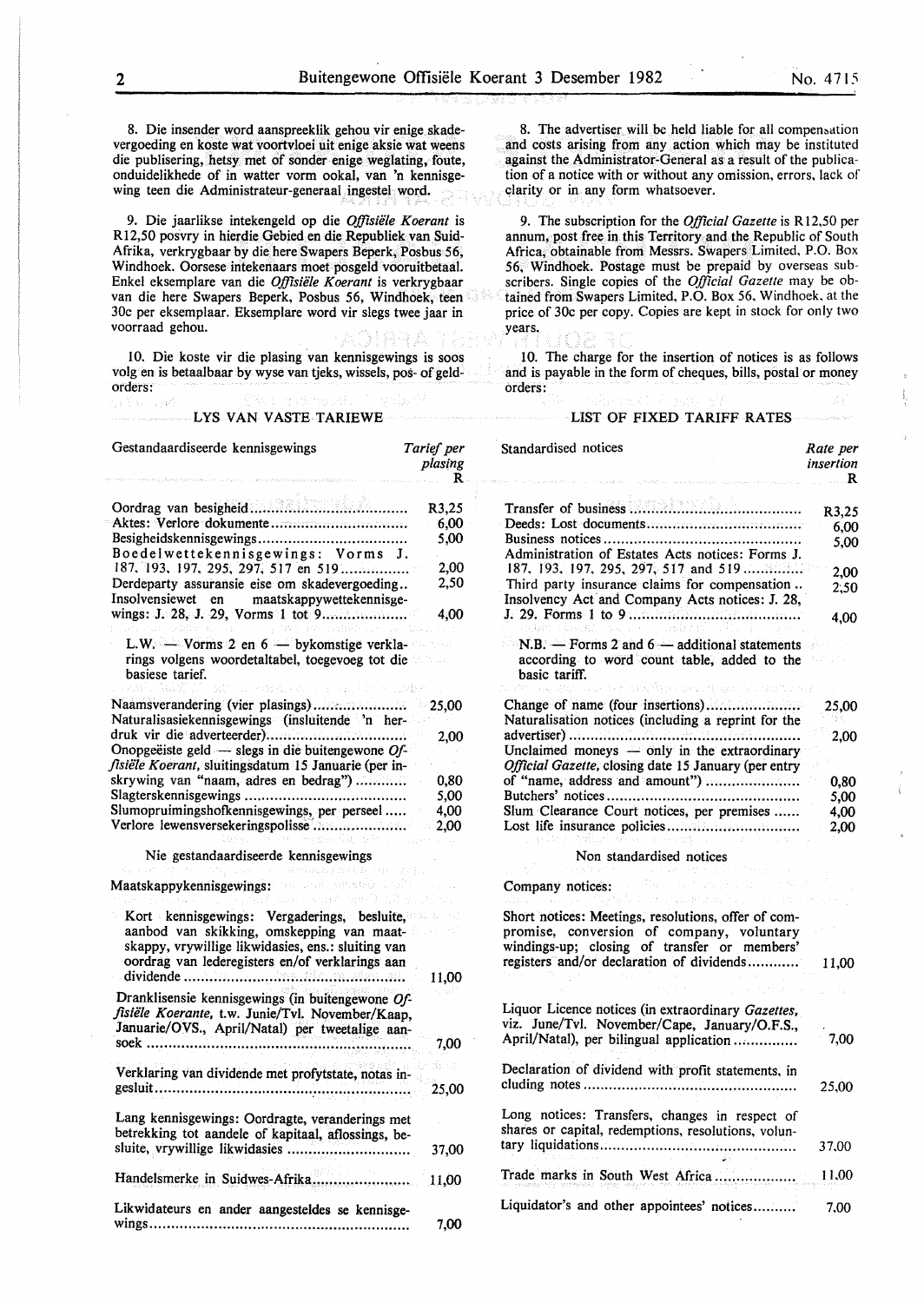Sales in execution and other public sales:

| Public auctions, sales and tenders: |  |
|-------------------------------------|--|
|                                     |  |
|                                     |  |
|                                     |  |

in a chuid ann an 1970.<br>Tha bha an t-àite an t-àite an 19

Orders of the Court:

hct.

| Provisional and final liquidations or sequestra- |       |
|--------------------------------------------------|-------|
|                                                  |       |
| Reductions or changes in capital mergers, offer  |       |
|                                                  |       |
| Judicial managements, curator bonis and similar  |       |
|                                                  | 37,00 |
|                                                  | 4,00  |
| Supersessions and discharge of petitions (J.     |       |
| . <b>.</b> .                                     | 4.00  |

11. The charge for the insertion of advertisements other than the notices mentioned in paragraph 10 is at the rate of 56c per em double column. (Fractions of a em to be reckoned as a cm).

12. No advertisements are inserted unless the charge is prepaid. Cheques, drafts, postal orders or money orders must be made payable to the Secretary, Civic Affairs and Manpower.

# (1) 经国际人工的公司 人民人民 医眼镜 医皮肤性 化合金 **Vorm/Form J 187** Respectively at the HDOOR

## **LIKWIDASIE- EN DISTRIBUSIEREKENING IN BESTORWE BOEDELS WAT TER INSAE LE**

Ingevolge artikel 35(5) van Wet 66 van 1965, word hierby kennis gegee dat duplikate van die likwidasie- en distribusierckcnings (cerste en finale. *tensy anders vermeld)* in die hoedels hieronder vermeld. in die kantore van die Meesters en Landdroste soos vermeld en gedurende 'n tydperk van 21 dac (of korter of Ianger *indien spesiaal vermeld)* vanaf gemelde datums of vanaf datum van publikasie hiervan, as dit later is, ter insae lê van alle persone wat daarby belang

Indien binne genoemde tydperk geen besware daarteen by die hctrokke Meesters ingedien word nie. gaan die eksekutcurs oor. tot die uitbetalings ingevolge gemelde rekenings. art, bogangand, sôfa, ा स्थान गरी

264/82 - BADENHORST Petrus Johannes 211120-5009-00-7 Wolwekraal, Mariental Susanna Badenhorst (gcbore Burger) 350821-0007-00-0 Mariental Windhoek Barclays National Bank Limited Trustee Branch P 0 Box 512 Cape Town.

Value Sand avec Collectif

Geregtelike en ander openbare verkope:

| Openbare veilings, verkope en tenders: |       |
|----------------------------------------|-------|
|                                        | 6.00  |
|                                        | 15.00 |
|                                        | 23,00 |

Orders van die Hof:

| Voorlopige en finale likwidasies of sekwestra-<br>sies $\dots$                     | 14.00 |
|------------------------------------------------------------------------------------|-------|
| Vermindering of veranderings in kapitaal,                                          |       |
| samesmeltings, aanbod van skikking<br>Geregtelike besture, kurator bonis en soort- | 37,00 |
| gelyke en uitgebreide bevel nisi                                                   | 37.00 |
| Verlenging van keerdatum<br>Tersydestellings en afwysings van petisies (j.         | 4.00  |
| 158)                                                                               | 4.00  |

11. Die koste vir die plasing van advertensies, behalwe die kennisgewings wat in paragraaf 10 genoem word, is teen die tarief van 56c per cm dubbelkolom. (Gedeeltes van 'n cm moet as voile em bereken word).

12. Geen advertensie word geplaas nie tensy die koste vooruitbetaal is. Tjeks, wissels, pos- en geldorders moet aan die Sekretaris, Burgersake en Mannekrag betaalbaar gemaak word.

-<br>以来的 ( 食服) ( T A W ) ( T C ) ( E ) ( ) ( F V S C T X T 2 ) ( )

# **LIQUIDATION AND DISTRIBUTION ACCOUNTS IN DECEASED ESTATES LYING FOR INSPECTION**

In terms of section  $35(5)$  of Act 66 of 1965, notice is hereby given that copies of the liquidation and distribution accounts (first an final, *unless otherwise stated)* in the estates specified below will be open for the inspection of all persons interested therein for a period of 21 days (or shorter or longer *if specially stated*) from the date specified or from the date of publication hereof. whichever may be the later. and at the offices of the Masters and Magistrates as stated.

Should no objection thereto be lodged with the Masters concerned during the specified period. the executors will proceed to make payments in accordance with the accounts.

390/82 - CILLIERS (gebore van Sittert) Martha Maria 03 1030-0006-00-7 Hentiesbaai Swakopmund Windhoek Barclays-Nasionale Bank Beperk, Kaapstad Trustee Tak Posbus 512 Kaapstad 8000 Eksekuteur. ing an

a proprieto de la construcción de la construcción de la construcción de la construcción de la construcción de

 $\langle Y \rangle \cdot_{\mathcal{E}} h^p(\mathcal{V}) = \langle \varphi_{\mathcal{G}} \rangle \langle \varphi_{\mathcal{E}}^{(p)} \varphi_{\mathcal{E}} \rangle \ll \mathcal{E}$ 

because that the translation is a specifical of the

421/81 -- MEYER Nicolaas Cornelis Windhoek 350922 5012 000 I Plaas Auchabis Nr. 311. Karibib Distrik SW A Tweede en Finale Karibib SWA Syfrets Trust Ltd. 24 Wale  $\begin{array}{l} \textbf{Street } \textbf{ Cape ``Tow\'n } \textbf{Agents for the } \textbf{Executor}.\textcolor{red}{(in\textit{init})}\textcolor{red}{\underbrace{\textit{1}}\textit{1}}\textcolor{red}{\underbrace{\textit{1}}\textit{1}}\textcolor{red}{\underbrace{\textit{1}}\textit{1}}\textcolor{red}{\underbrace{\textit{1}}\textit{1}}\textcolor{red}{\underbrace{\textit{1}}\textit{1}}\textcolor{red}{\underbrace{\textit{1}}\textit{1}}\textcolor{red}{\underbrace{\textit{1}}\textit{1}}\textcolor{red}{\underbrace{\textit{1}}\textit$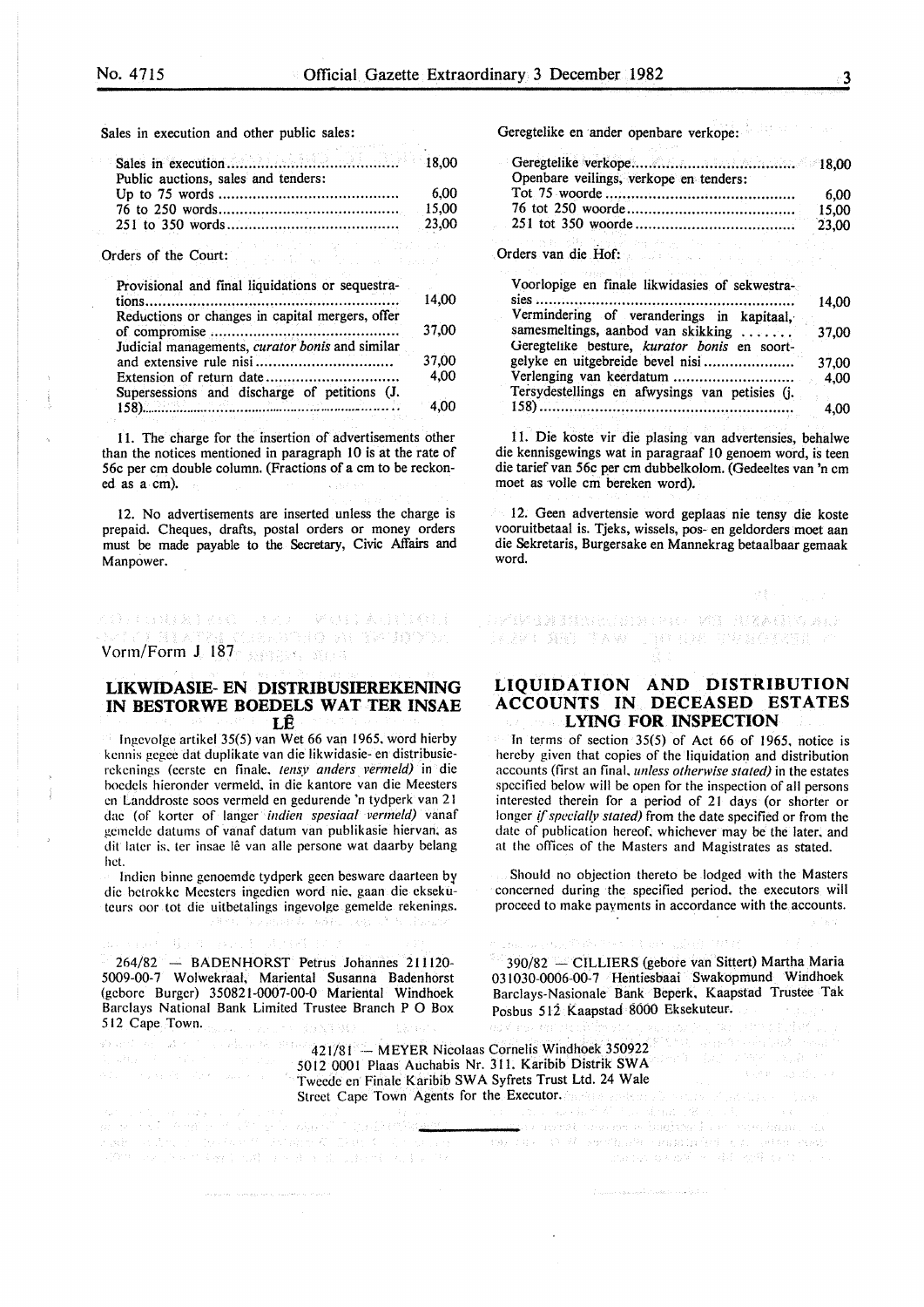# Vorm/Form J 193

# **KENNISGEWING .AAN KREDITEURE IN BESTORWE BOEDELS**

Aile persone wat vorderinge het teen die boedels hieronder vermeld. word hierby versoek om hul vorderinge by die betrokke eksekuteurs *en* binne 'n tydperk van 30 dae (of andersins soos aangedui) gereken vanaf die datum van publikasie hiervan in te lewer. Die inligting word verstrek in die volgorde: Boedelnommer, familienaam en voorname, geboortedatum, persoonsnommer, laaste datum, datum oorlede; nagelate eggenoot(note) se name, familienaam. geboortedatum en persoonsnommer; naam en adres van eksekuteurs of gemagtigde agent. tydperk toegelaat vir lewering van vorderings *indien anders as 30 dae.* 

485/82 - LOUW Jeanette Catharina Windhoek 15 Junie 1904 040615 0005 00 6 Nuwestraat 35 Westdene Keetmanshoop 19 Oktober 1982 Paul Kruger Louw 21 Mei 1901 010521 5008 00 1 Bank Windhoek Beperk Posbus 15 Windhoek.

498/82 - DE BRUIN Christina Wilhelmina Windhoek 16 September 1935 350916 0023 00 5 Plaas Samekoms Distrik Gobabis — Oktober 1982 Patrick Henry de Bruin 12 Desember 1932 321212 5019 00 8 Bank Windhoek Beperk Posbus 15 Windhoek. <u>a sama di Alemania se ma</u>

# **Vorm · 519**

npendu nesih sa sé <u>se</u>

### **LIKWIDASIE EN DISTRIBUSIEREKENING IN BESTORWE BOEDEL WAT TER INSAE LE**

lngevolge artikel 35 (5) van Wet 66 van 1965 word hierby · kennis gegee dat die likwidasie- en distribusierekening in die Boedel in die Bylae vermeld in die kantore van die Meester. van die Hooggeregshof en Landdros soos vermeld vir 'n tydperk van 21 dae vanaf die datum van publikasie hiervan (of andersins soos aangedui) ter insae sal lê vir alle persone wat daarby belang het.

Indien geen besware daarteen by die Meester binne die gemelde tydperk ingedien word nie, sal die eksekuteur tot uitbetaling daarvolgens oorgaan.<br>The architecture of the constant of the constant of the constant of the constant of the constant of the constant of the constant of the constant of the constant of the constant of the const

424/82 - WUCHER Emil 110425 5023 10 2 Okahandja

Eerste en finale 3/12/82 Windhoek Okahandja Standard Bank SWA Ltd. Trustee Branch P 0 Box 2164 Windhoek 9000.

366/82 - LOUW Erika 2605170014009 Grootfontein Verbeterde eerste en finale Louw Jacobus Francois 3/12/82 Windhoek Grootfontein Standard Bank SW A Ltd. Trustee Branch P 0 Box 2164 Windhoek 9000.

440/82 - JANSEN VAN VUUREN Gottfrieda Philippina 291114 0015 00 5 Khorixas eerste en finale Jansen Van Vuuren Stefanus Petrus 3/12/82 Windhoek Tsumeb Standard Bank SWA Ltd. Trustee Branch P O Box 2164 Windhoek 9000.

99/82 - JENSEN Victor Cornelius Maximilian 051031 5007 0003 27 Alwyn St. Suiderhof Windhoek First and Final Liquidation and Distribution account Jensen Gertrud 120806 0100 105 Publication Windhoek W.H. Van der Hoven P 0 Box 14016 Verwoerdburg.

# **NOTICE TO CREDITORS IN DECEASED ESTATES**

All persons having claims against the estates mentioned below are hereby called upon to lodge their claims with the executors concerned. within 30 days (or otherwise as indicated) calculated from the date of publication hereof. The information is given in the following order: Estate numer. surname and christian names. date of birth. identity number. last address, date of death; surviving spouse's names, surname date of birth and identity number; name and address of executor or authorised agent. period allowed for lodgement of rlaims if *other than 30 days.* 

356/82 - FROTSCHER Eduard Friedrich Amandus Windhoek 14th April 1914 Unknown Oederweg III Frankfurt-on-main 12th June 1982 Barclays National Bank Limited Cape Town Trustee Branch P 0 Box 512 Cape Town. Executor.

249/82 - DAY Henry Windhoek 7-8-1932 320807 01 0022 0 Swakopmund 1-6-1982 Yvonne Day F.M. Oehl P 0 Box 3138 Windhoek.

va sveden islam izforda i miljarja هوي لأحدث مُنتَهِلاً جاء م

# **LIQUIDATION AND DISTRIBUTION ACCOUNT IN DECEASED ESTATE LYING FOR INSPECTION**

In terms of section  $35$  (5) of Act 66 of 1965 notice is hereby given that the liquidation and distribution account in the Estate specified in the Schedule will be open for in the inspection of all persons interested therin for a period of 21 days from the date of publication hereof (or otherwise as indicated) at the offices of the Master of the Supreme Court and Magistrate. as stated.

Should no objection thereto be lodged with the Master during the specified period, the Executor will proceed to make payment in accordance therewith.

بالمحافظ ماليا

273/82 - ENGEL Hasso Rudolph Theo Onbekend Plaas Otjiruze 79. Okahandja Eerste en Finale 3/12/82 Windhoek Okahandja Standard Bank SWA Ltd. Trustee Branch P 0 Box 2164 Windhoek 9000.

203/82 - WALTHER Ernst Emil Heinrich 0712135004000 Okahandja Eerste en. Finale 3/12/82 Windhoek Okahandia Standard Bank SWA Ltd. Trustee Branch P 0 Box 2164 Windhoek 9000.

a sa Japon - 43 나는 영화로 된

489/82 - COETZEE Frederik Johannes 050831 0041 00 Plaas Okombuka distrik Windhoek Eerste en Finale Likwidasie- en Distribusierekening 3/12/1982 Windhoek Standard Bank SWA Bpk. Trustee Tak Posbus 2164 Windhoek 9000.

519/81 - VAN ASWEGEN Louwrens Johannes 290808/5032/00/3 Gobabisweg 131 Windhoek Tweede en Finale 03/12/1982 Windhoek Windhoek Standard Bank SWA Ltd. Trustee Branch P 0 Box 2164 Windhoek 9000.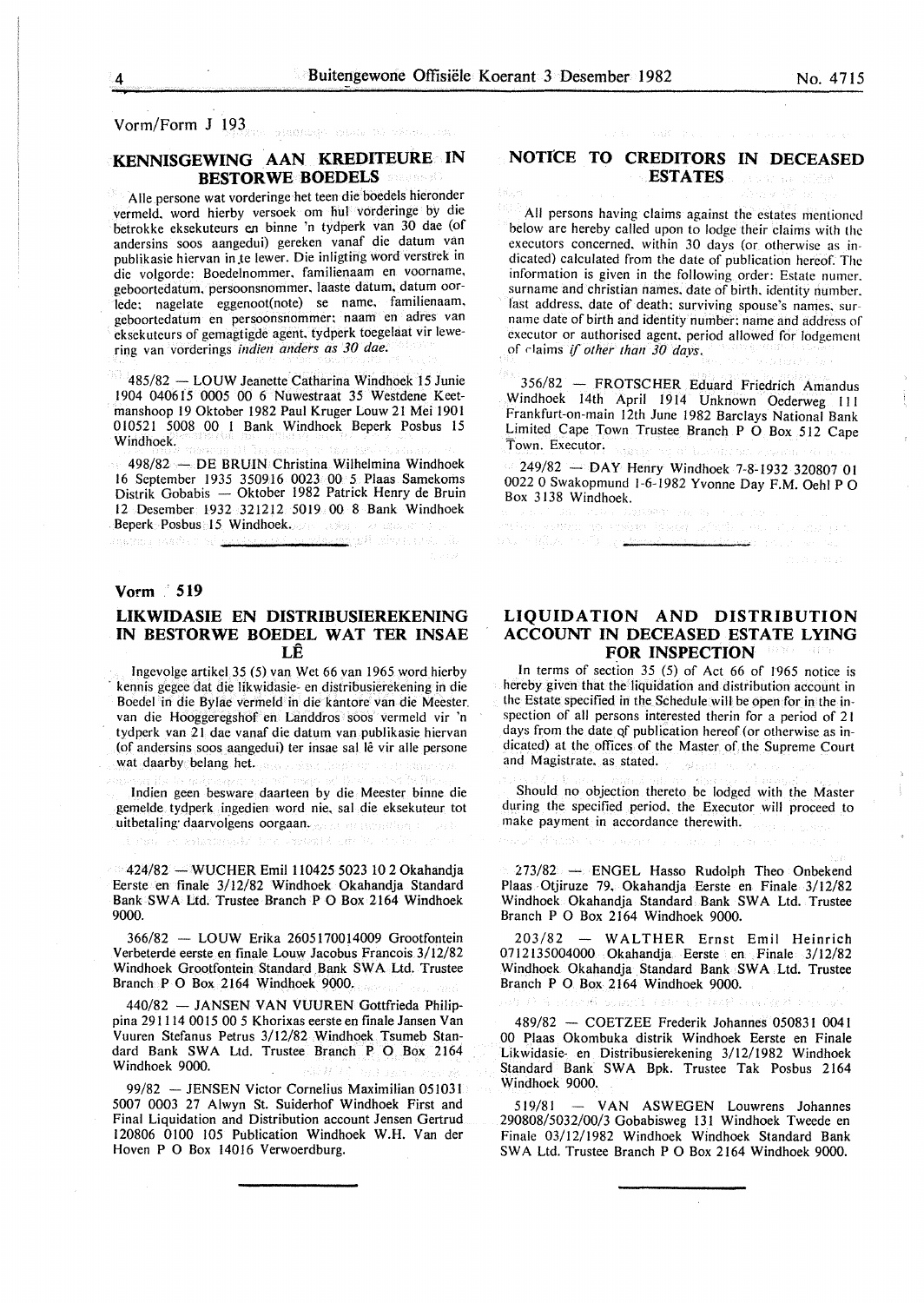## Vorm/Form 4

# LIKWIDASIE REKENINGE EN PLANNE VAN DISTRIBUSIE OF KONTRIBUSIE-REKENING IN GESEKWESTREERDE BOEDELS OF MAATSKAPPYE IN LIKWI-DASIE

Ingevolge artikel 108 (2) van die Insolvensiewet, 1936, artikel 136 (2) van die Maatskappywet, 1926, en artikel 406 (3) van die Maatskappywet, 1973, word hierby kennis gegee dat die likwidasie-, distribusie- of kontribusierekenings in die boedels of die maatskappye, na gelang van die geval, hieronder vermeld ter insae van skuldeisers of kontribuante sal lê op die kantore van die Meesters en Landdroste daarin genoem, gedurende 'n tydperk van 14 dae, of die tydperk wat daarin vermeld is, vanaf die datum hieronder vermeld of vanaf die datum van publikasie hiervan, watter datum ook al die Iaaste is.

 $W18/81$  - INSOLVENT ESTATE JOHN A JORDAAN t/a Jordaan's Refrigeration First and Final Liquidation and Distribution Account At the Offices of the Master of the Supreme Court in Windhoek as well as at the Magistrate's Office in Rundu for a period of 14 days as from 3rd December 1982. Security Trust SWA (Pty) Ltd. P O Box 3599 Windhoek 9000.

# LIQUIDATION ACCOUNTS AND PLANS OF DISTRIBUTION OR CONTRIBUTION IN SEQEUSTRATED ESTATES OR COMPA-NIES BEING WOUND UP

Pursuant to section 108 (2) of the Insolvency Act, 1936, section 136 (2) of the Companies Act, 1926, and section 406 (3) of the Companies Act, 1973, notice is hereby given that the liquidation account and plans of distribution or contribution in the estates or the companies mentioned below will lie open for inspection by creditors or contributories at the offices of the Masters and the Magistrates stated therein, for ' period of 14 days, of for such a period as stated therein, from the dates mentioned below or from the date of publication hereof, whichever may be the later date.

 $W25/81 - INSOLVENT ESTATE F R COETZEE t/a$ Omaruru Transport First and Final Liquidation and Distribution Account At the Offices of the Master of the Supreme Court in Windhoek as well as at the Magistrate's Offices in Omaruru for a period of 14 days as from 3rd December 1982. Security Trust SWA (Pty) Ltd P O Box 3599 Windhoek 9000.

W14/82 - CARBIDE TECHNOLOGY (NAMIBIA) (PTY) LTD (IN LIQUIDATION First Liquidation Distribution Account At the offices of the Master of the Supreme Court Windhoek for a period of 14 days as from the 3rd December 1982. I R McLaren Liquidator Trust & Mining Co (Pty) Ltd. P 0 Box 82 Windhoek 9000.

ep ji

#### AANSOEK OM REHABILITASIE

Ingcvolge Artikel 124 van die Insolvensiewet, 1936, word hicrby kcnnis gegec dat die insolvente persoon hieronder aansoek sal doen om Rehabilitasie.

W9/81 - HAYWARD Albert James Gebore on 9 Junie 1911 persoons nr. onbekend. Afgetrede boer Otavi 26 Junie 1981 Plaas Bcatrys Nr. 399 Otavi Afgetrede boer SWA 14 Januaric 1983 IOvm. Artikel (2) van Wet Nr. 2 van 1936 soos gcwysig.

#### MARECA HOLDINGS (PROPRIETARY) LIMITED IN VOLUNTARY LIQUIDATION

#### REFERENCE NUMBER : 13/82

In terms of Section 408 of the Companies Act, 1973, the First and Final Liquidation and Distribution Account of the abovementioned Company was confiremd on ll November 1982.

文献情報のお

化精心 地质 型

E. ZW ARENSTEIN LIQUIDATOR. un sugares

#### NOTICE IN TERMS OF SECTION 34(1) OF ACT 24 OF 1936

TAKE NOTICE that it is the intention of BEATE GERMAIN who conducts business on Erf 958, Continental Row, Luderitz Street Windhoek, under the name and style of MARLENE'S PLACE, to alienate her business and to dispose thereof to PETER ANDRAS KOVACS-ZELENYANSZKY, and that within SIXTY days of the publication hereof, but not less than THIRTY days after the publication hereof, the said PETER ANDRAS KOVACS-ZELENYANSZKY will apply to the Licensing authorities for the granting of the relevant trade licences to him.

DATED at WINDHOEK on this the 17th day of NOVEMBER 1982.

egy gitany

 $\bar{\tau}_\perp \bar{\tau}_\perp$ 

PETER G. VAN DER MER WE AND COMPANY ATTORNEY FOR APPLICANT 202 Sonnex House 351 Kaiser Street P 0 Box 242 WINDHOEK 9000